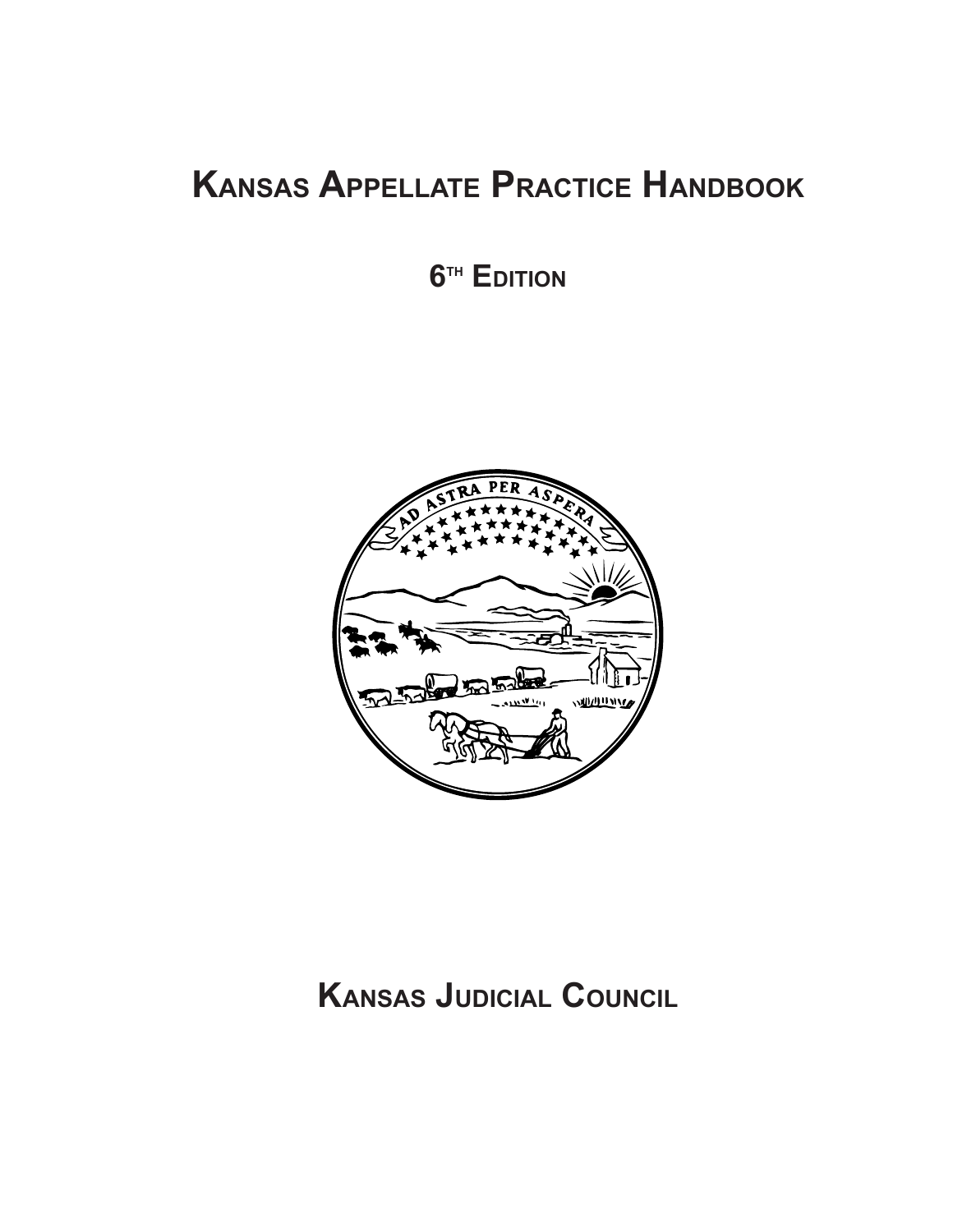### **Subscription Information**

**The** *Kansas Appellate Practice Handbook* **is updated on a periodic basis with supplements to reflect important changes in both statutory law and case law. Your purchase of this publication automatically records your subscription for the update service.**

 **If you do not wish to receive the supplements, you must inform the Judicial Council. You may contact the Judicial Council by e-mail at judicial.council@ks.gov, by telephone at (785) 296-2498 or by mail at:**

> **Kansas Judicial Council 301 SW 10th, Ste. 140 Topeka, KS 66612**

> > © 2019

KANSAS JUDICIAL COUNCIL

ALL RIGHTS RESERVED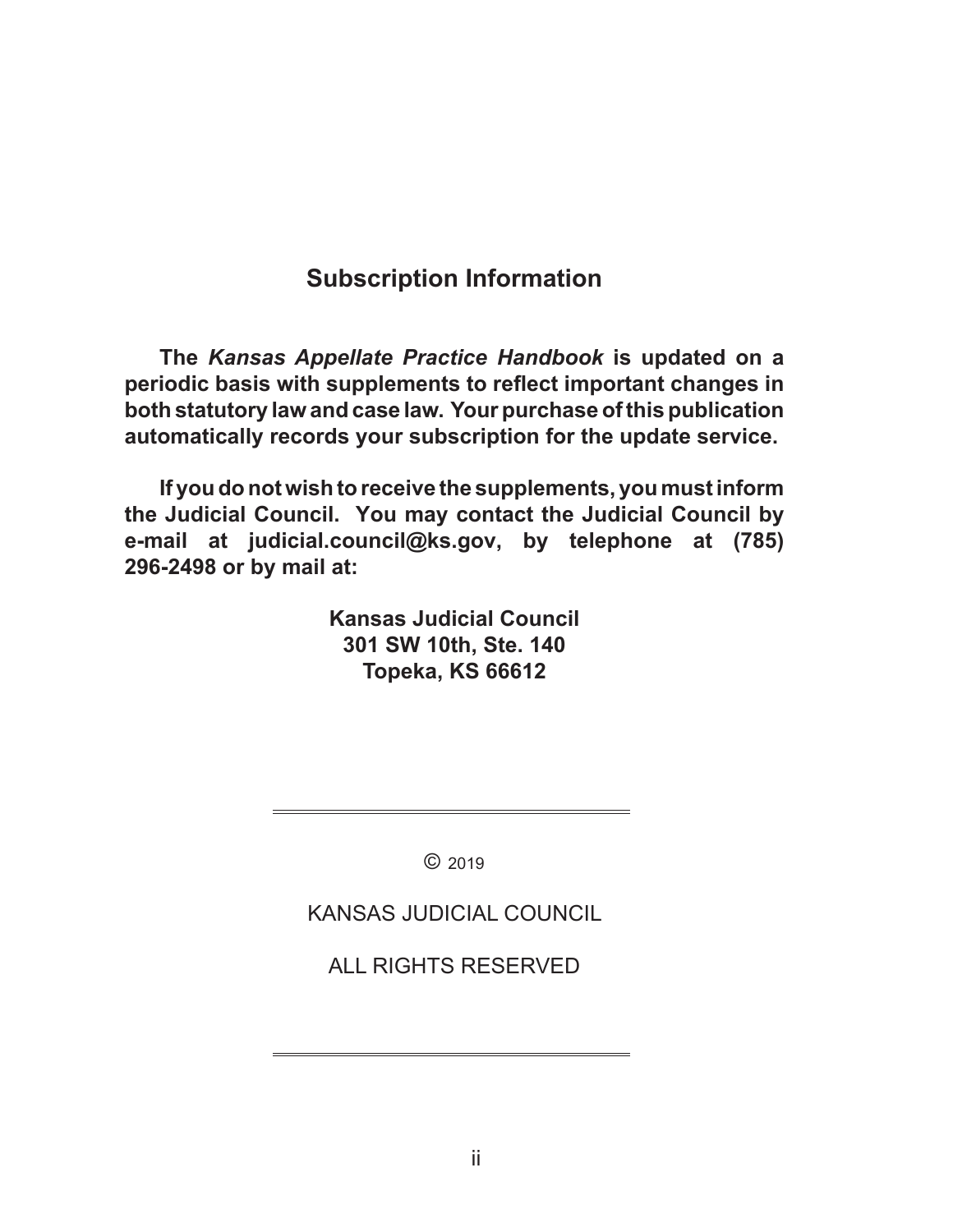#### **PREFACE TO THE SIXTH EDITION**

This is the first edition of the Handbook since the advent of electronic filing of appellate cases. All prior editions, while containing some useful suggestions, are obsolete. With clear marching orders from our Supreme Court, all appellate attorneys must enroll and monitor their cases. Paper filing is now relegated to litigants that are unrepresented.

Prompted by these massive changes we have consolidated some chapters and subjects and created new sections for electronic filing. But there is more to an appeal than just getting in the door. Scheduling, briefing, and pre- and post-opinion motion practice are dealt with.

We sincerely hope that this work will be helpful to all who practice in this important area of the law. It is an attempt to open up the mysteries of electronic filing of appellate cases in Kansas.

I must shout from the rooftops my praise for Christy Molzen with the Kansas Judicial Council, who has done all of the heavy lifting in putting this handbook together. She has taken all of these separate parts and assembled them into a work that is clear, concise, and cogent. Because of her diligence and insight, this handbook should be useful to all.

Speaking of those separate parts, I acknowledge with awe and pride the hard work of the authors of the various chapters. They are: Hon. Caleb Stegall, Justice, Kansas Supreme Court, Patty Aska, Heather Cessna, Stephen M. Kerwick, Chelsey G. Langland, Steven J. Obermeier, Barry L. Pickens, Sarah Reichart, Nicki Rose, Doug Shima, Clerk of the Appellate Courts, and Jenny Bates, Deputy Clerk. I also acknowledge Sam Schirer and Clayton Perkins who contributed their work on the sample brief and petition for review.

These authors are involved, day to day, with the appellate courts. In this handbook they offer fresh insights and valuable advice about how to get things done and done right. I thank them all.

> Stephen D. Hill Kansas Court of Appeals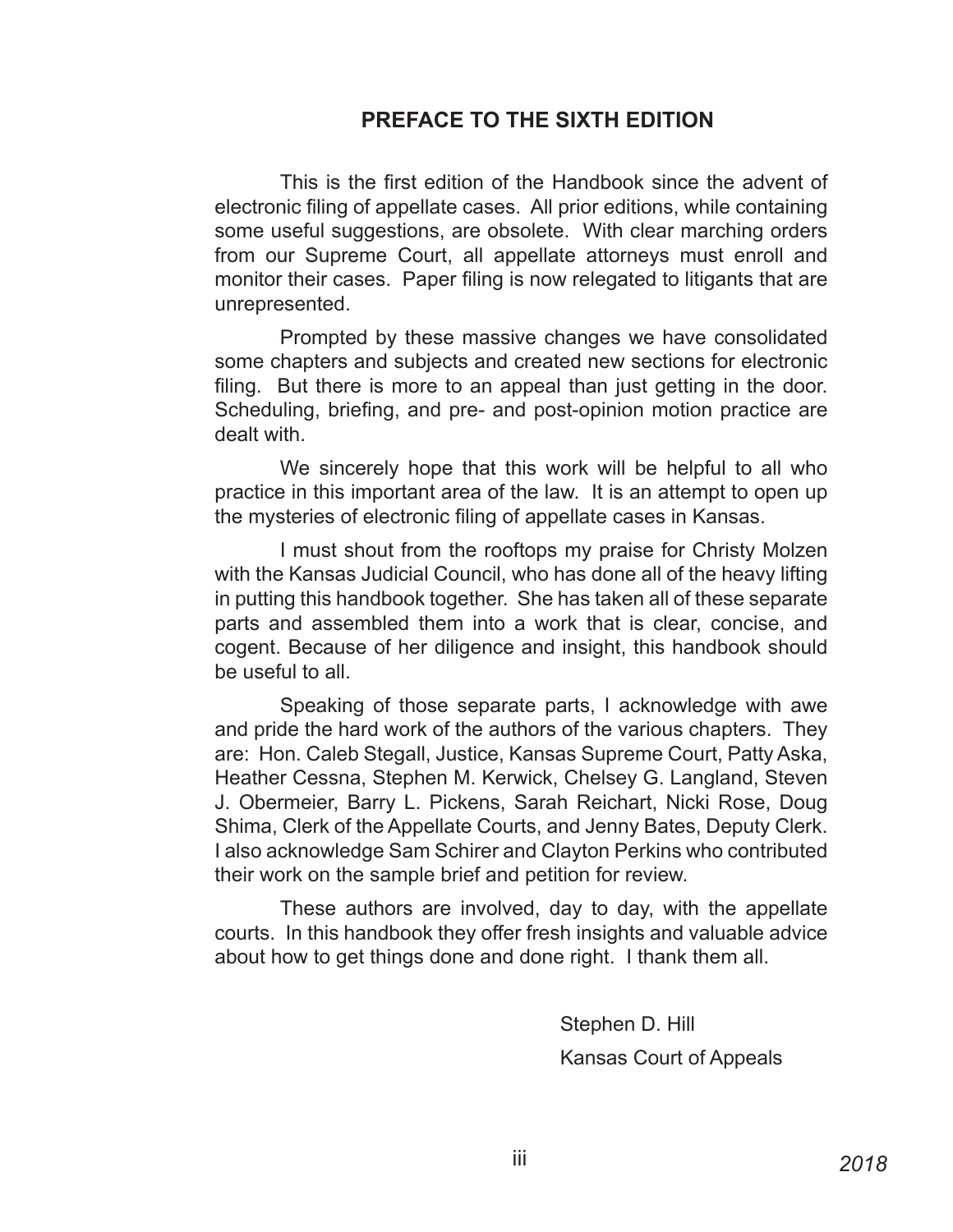#### **PREFACE TO THE FIFTH EDITION (2013)**

The authors and editors of this Fifth Edition of the handbook owe a professional debt to those who authored the First Edition of the handbook in 1978 and issued a revision in 1984. Members of the original KBA Kansas Appellate Practice Handbook Writing Committee included Hon. J. Richard Foth and Robert J. Roth, Co-Chairs, Hon. Bob Abbott, Lewis C. Carter, Professor Robert C. Casad, Professor James Concannon, Jerry G. Elliott, Don Patterson, Fred N. Six, and Hon. Jerome Harman, Editor. The 1984 revision was prepared by Hon. J. Richard Foth, Hon. Bob Abbott, and Carol Gilliam Green.

The Second Edition in 1994 and the Third Edition in 1998 were edited by Hon. Bob Abbott and Carol Gilliam Green. Other contributing authors and editors to those editions were Alan F. Alderson, Hon. J. Patrick Brazil, Debra Sue Byrd Peterson, Hon. Jerry G. Elliott, Randall E. Fisher, Brian J. Moline, Robert W. Parnacott, Robert L. Phelps II, Joan K. Rowland, Robert C. Rowland, Martha M. Snyder, and Cheryl L. Whelan.

In 2005, the Kansas Bar Association, publisher of the handbook, generously donated its copyright to the Kansas Judicial Council which assumed responsibility for publication. In addition to traditional publication, the Judicial Council makes the handbook available online, as a public service, at www.kansasjudicialcouncil.org and www.kscourts.org.

The Fourth Edition, published in 2007, was prepared under the direction of the Judicial Council Appellate Procedure Advisory Committee, chaired by Hon. Jerry G. Elliott. Authors and editors included Janet L. Arndt, Hon. Jerry G. Elliott, Teri E. Canfield-Eye, Hon. Nancy L. Caplinger, Richard L. Cram, Nicholas S. Daily, James M. Gannon, Carol Gilliam Green, Randall L. Hodgkinson, Clinton L. Hurt, Gayle B. Larkin, Hon. Marla J. Luckert, Patricia E. McComas, Hon. Kevin P. Moriarty, Steven J. Obermeier, Debra Sue Byrd Peterson, Nancy J. Strouse, Michelle M. Watson, and Tonia Owens Whitener.

The 2009 update of the *Kansas Appellate Practice Handbook*, Fourth Edition, was prepared by Hon. Nancy L. Caplinger, Martha J. Coffman, Hon. Jerry G. Elliott, James M. Gannon, Carol Gilliam Green, Chelsey G. Langland, Gayle B. Larkin, Kimberly D. Long, Christy R. Molzen, Steven J. Obermeier, Jonathan M. Paretsky, and Carrie A. Wortman. The 2010 supplement was prepared by Christy R. Molzen and Carol Gilliam Green.